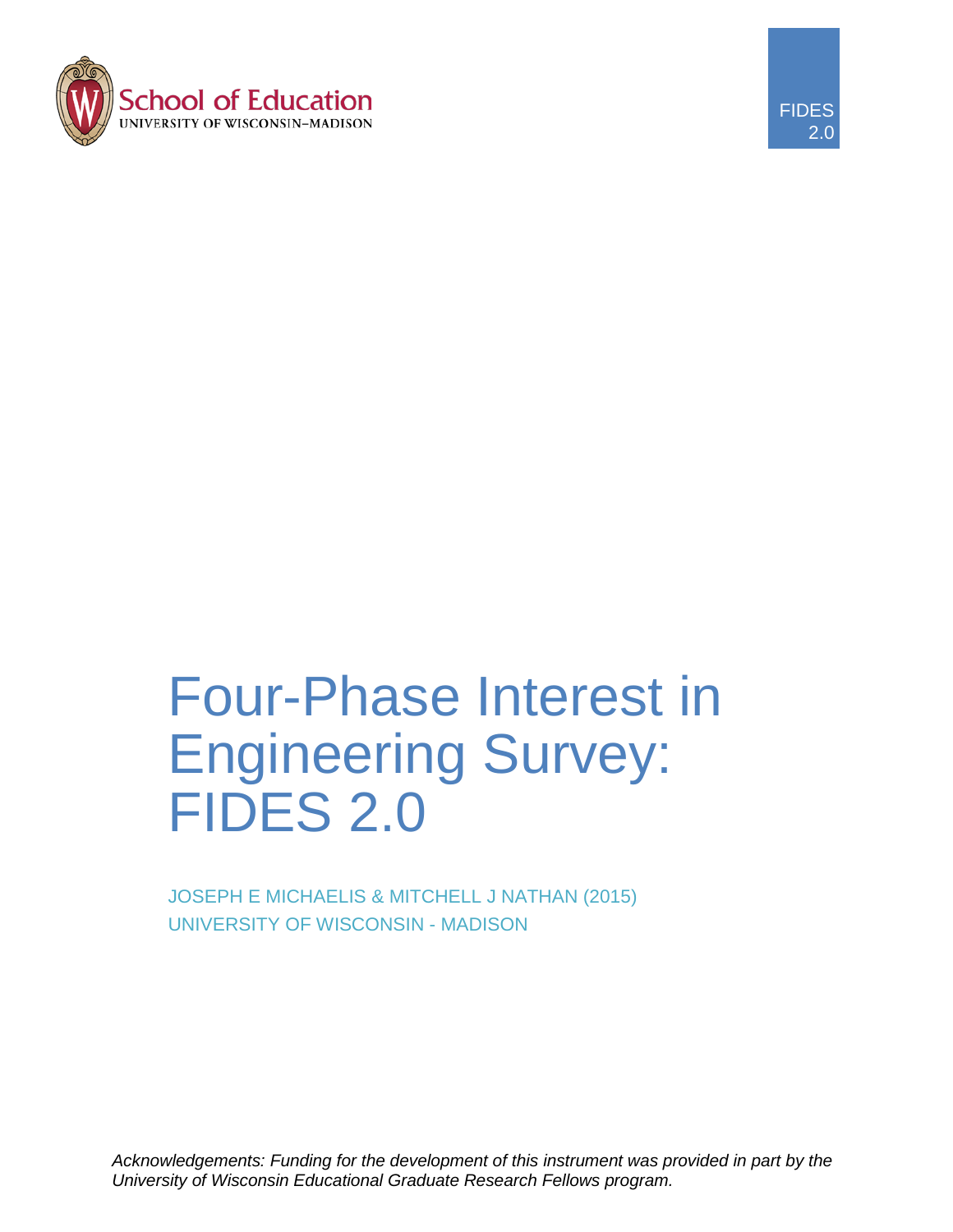## FOUR-PHASE INTEREST IN ENGINEERING SURVEY: FIDES 2.0

Directions: In this survey you will be asked a series of questions about how you feel about ENGINEERING. This includes any ideas, problems or projects that have to do with engineering. If it helps to make a decision about how to answer, think of an engineering subject you are familiar with or the ideas and topics in engineering you know about when answering.

1) I enjoy learning about engineering even when it is very difficult.

| Strongly<br>Disagree |  |  |  | Strongly<br>Agree |
|----------------------|--|--|--|-------------------|

\_\_\_\_\_\_\_\_\_\_\_\_\_\_\_\_\_\_\_\_\_\_\_\_\_\_\_\_\_\_\_\_\_\_\_\_\_\_\_\_\_\_\_\_\_\_\_\_\_\_\_\_\_\_\_\_\_\_\_\_\_\_\_\_\_\_\_\_\_\_\_\_\_\_\_\_

2) When I'm working on something in engineering that I think is interesting, I continue working even when it takes a lot of time.

|                             |  |  | ≂ |                   |
|-----------------------------|--|--|---|-------------------|
| Strongly<br><b>Disagree</b> |  |  |   | Strongly<br>Agree |

3) I work on engineering projects outside of school at least once a week.

| Strongly<br>Disagree |  |  |  | Strongly<br>Agree |
|----------------------|--|--|--|-------------------|

4) I always learn more about engineering on my own if I find it interesting.

| Strongly<br>Disagree |  |  |  | Strongly<br>Agree |
|----------------------|--|--|--|-------------------|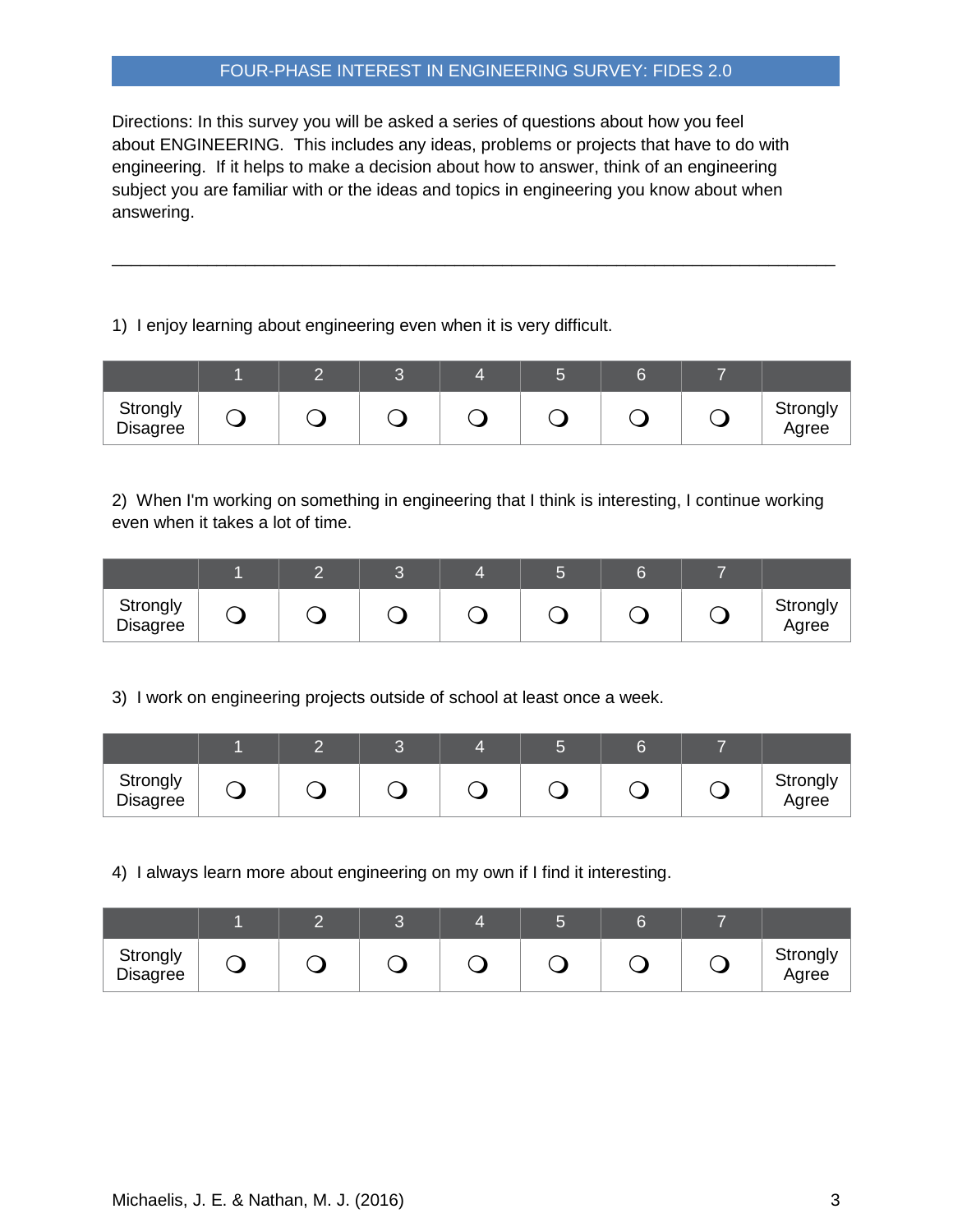5) Knowing about engineering is extremely valuable to me.

| Strongly<br>Disagree |  |  |  | Strongly<br>Agree |
|----------------------|--|--|--|-------------------|

6) I think everyone should know a lot about engineering.

|                      | ∼ | ∼<br>œ. |  |  |                   |
|----------------------|---|---------|--|--|-------------------|
| Strongly<br>Disagree |   |         |  |  | Strongly<br>Agree |

7) I think of my own engineering projects at least once a week.

|                      | ∼ |  |  |                   |
|----------------------|---|--|--|-------------------|
| Strongly<br>Disagree |   |  |  | Strongly<br>Agree |

8) I'm inspired to come up with my own engineering projects to work on when I see something in engineering that interests me.

|                             | ≂ | ≂ |  |  |                   |
|-----------------------------|---|---|--|--|-------------------|
| Strongly<br><b>Disagree</b> |   |   |  |  | Strongly<br>Agree |

9) I know way more about engineering than other kids I know.

| Strongly<br><b>Disagree</b> | ÷ |  |  |  | Strongly<br>Agree |
|-----------------------------|---|--|--|--|-------------------|